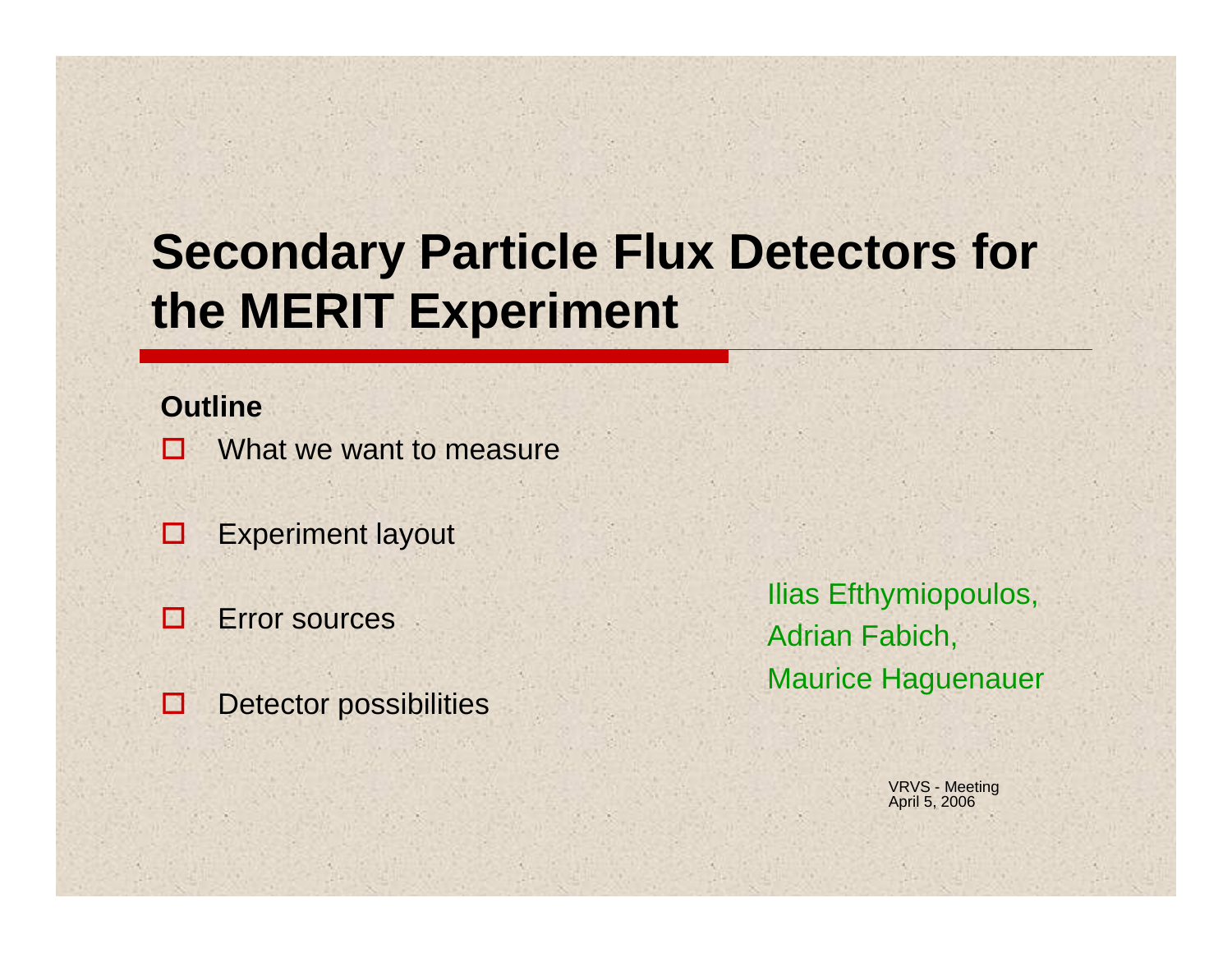### **What we want to measure**

#### **Questions to answer : Questions to answer :**

 $\square$  Is there any particle yield reduction at high beam intensities?

- **Simulate high intensities with pump/probe method**
- $\square$  Is there any cavitation developed that reduces the effective target length?
	- We know that cavitation occurs but how it develops in a 15T magnetic field?
	- The times involved are "slow", c~1.5km/sec not

#### **Target parameters - reminder:**

- ◻ 1-cm diameter Hg jet,  $v \approx 20 \text{m/s}$
- п Pump-probe method to simulate target excitation and 50 Hz operation as in ν-fact
- п Proton beam:
	- 24 GeV/c from the PS (single turn)
		- □ 14 GeV/c (multiple turns, Δt>1 us)
	- Bunch length:
		- □ 50ns (base), spaced every 131ns



5\*10<sup>12</sup> protons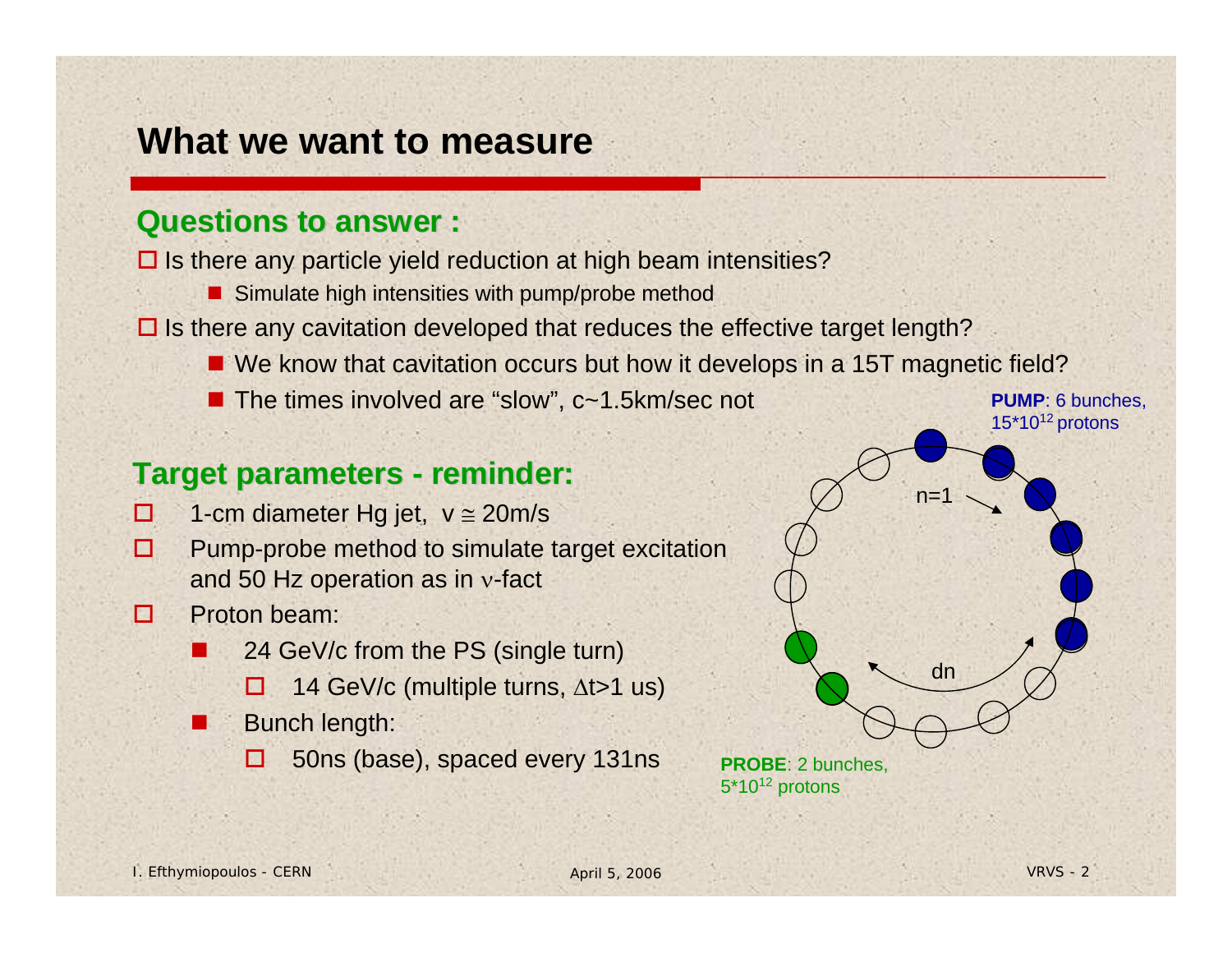## **The Experimental Layout**

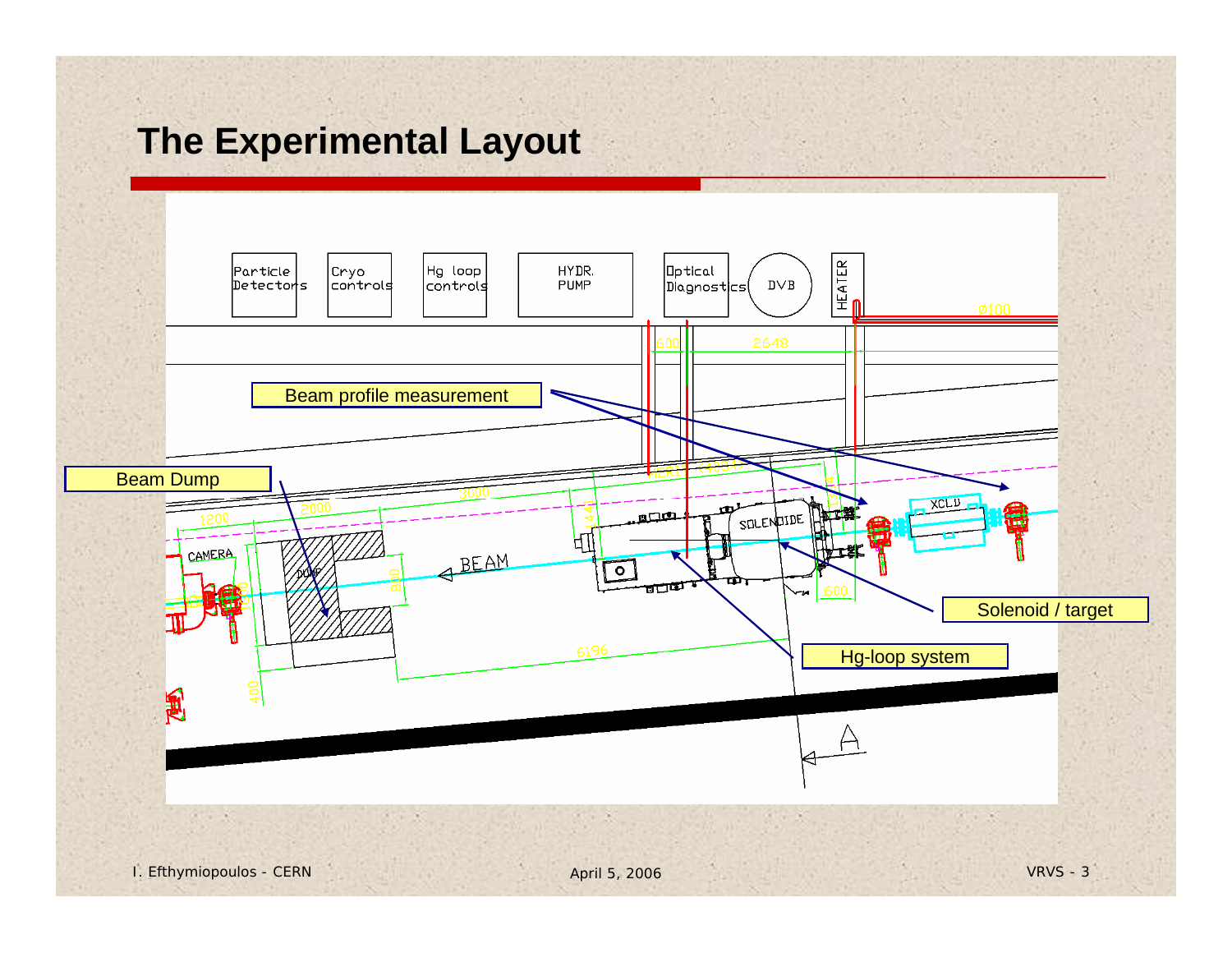## **MERIT - Particle Detection System**

#### **Strategy Strategy**

- M No need to measure sub-bunch structure, i.e. integrate answer for each bunch
- **The Second Relative** measurement between bunches
	- T. i.e. compare 6 measurements (pump) to two measurements (probe)
- N Aim to an overall precision of few %
	- $\mathbb{R}^2$ ■ 5% should be possible, even 10% would be sufficient as answer

#### **Detector requirements and constraints Detector requirements and constraints**

- H **Integrate** particle counting within **60 ns** (50ns pulse + margin)
- $\mathbf{E}$ Readout within 60 ns or storage (memory)
- H High particle fluxes : ~10<sup>7</sup> particles/cm<sup>2</sup>/bunch
- п Radiation
- П Magnetic field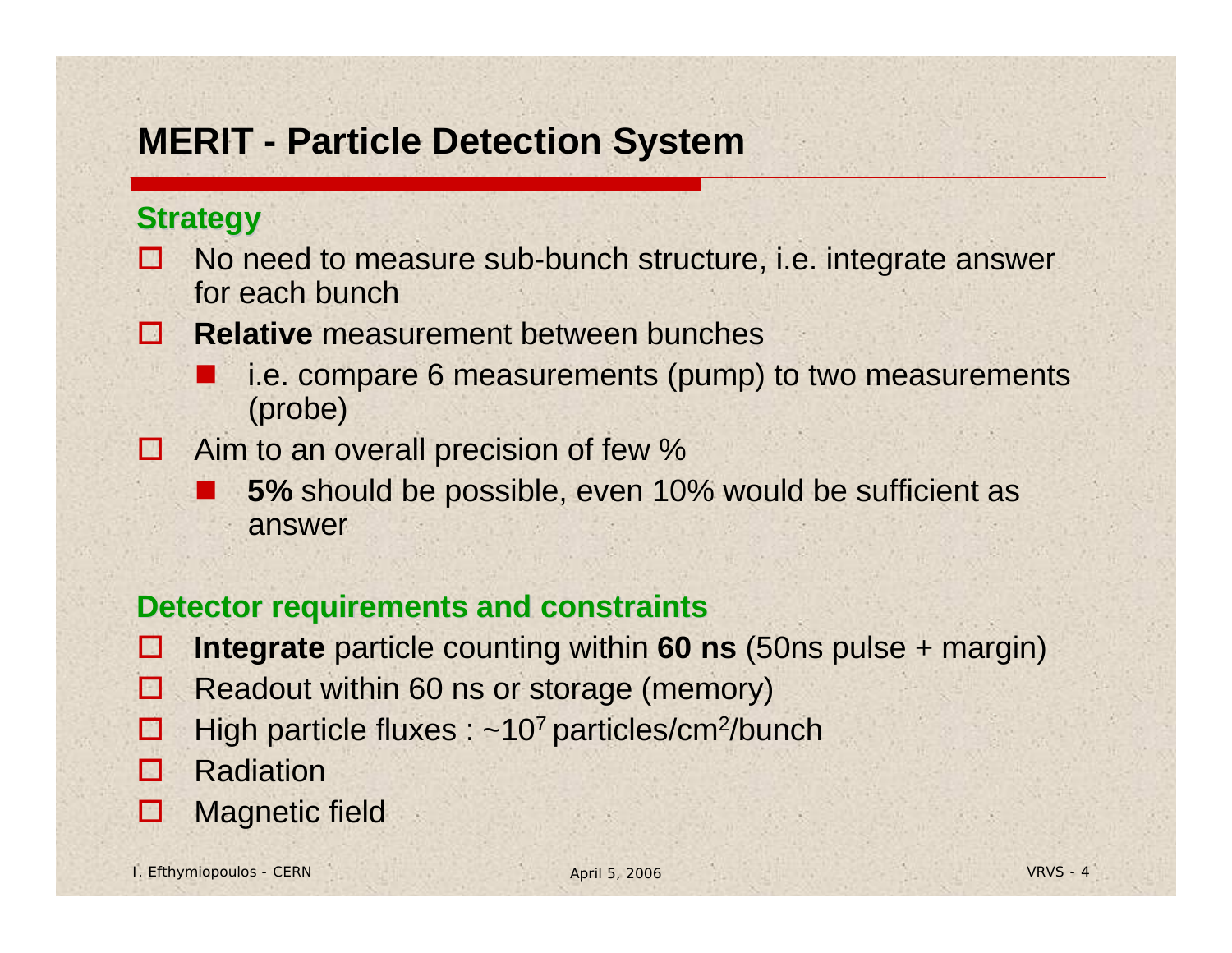### **MERIT - Particle Detection System**

#### **Measurement precision: Measurement precision:**

Relative measurement between bunches  $\rightarrow$  two sources of error

- 1. The knowledge of the beam
	- о Beam intensity (bunch-to-bunch)
	- п Beam direction ({x, y} at target, angle)
	- $\Box$ Beam longitudinal length (bunch shape, out of bunch particles)

#### 2.The precision of our detectors

- П Number of particles to integrate, S/N
- Stability over time
- Acceptance vs target configuration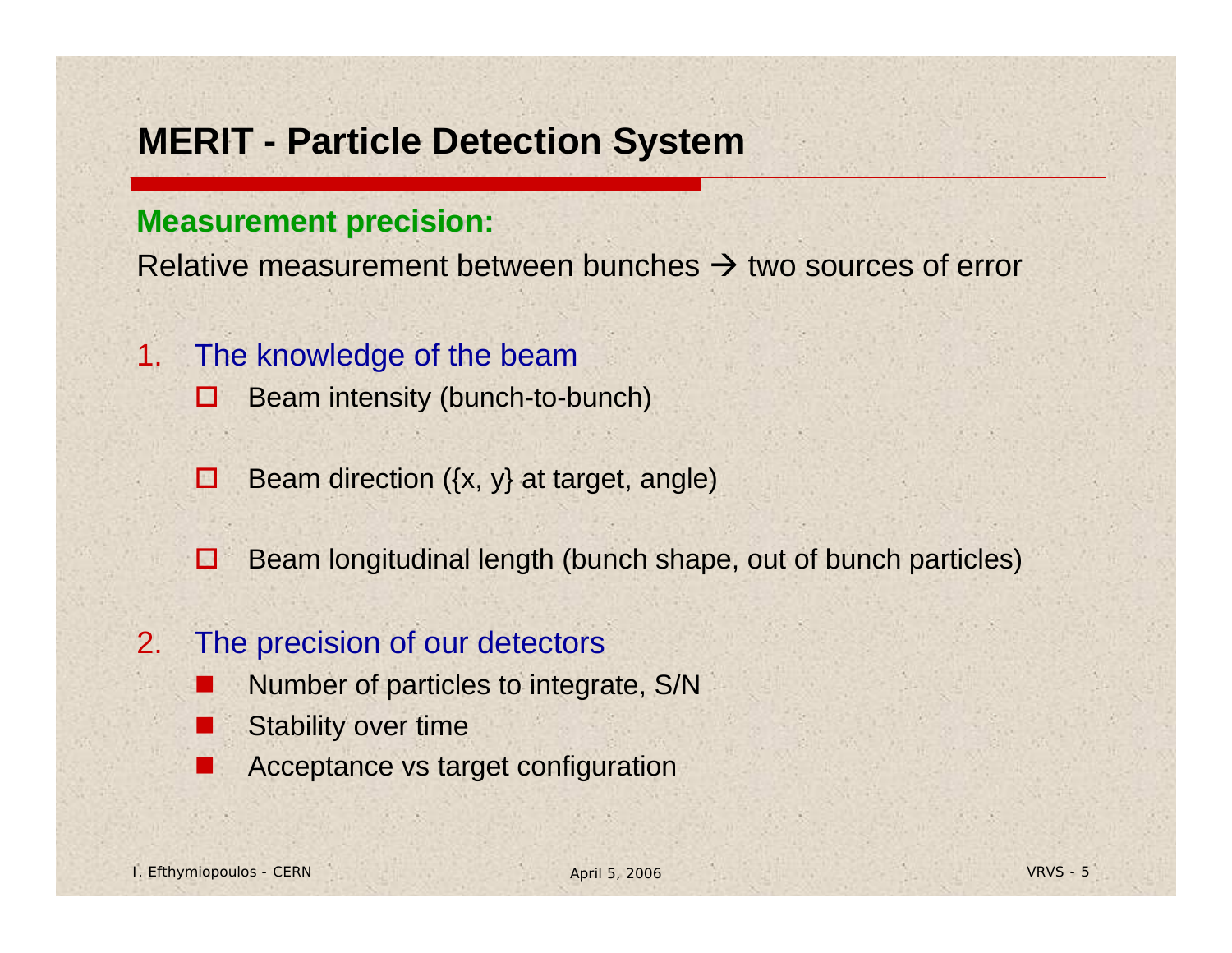### **Input beam definition**

#### **Intensity measurement - Bunch-Current-Transformers (BCTs)**

- 1. Inside the PS ring just before extraction
	- m. possible to measure bunch per bunch ; 2-5% precision can be achieved
- 2. At TT2 transfer line, right after extraction
	- $\Box$ measure total intensity of the extracted beam

#### П Measurement error:

Г

Г

- M. BCT precision, assuming same losses for pump and probe bunches in the TT2 line
	- □ Calibrate the two BCTs using a single turn extraction at 14 and 24 GeV/c
- M. Kicker current setting would contribute for multiple turn extraction
	- п Could be measured/corrected afterwards
	- □ Test of kicker repeatability – during 2006 MDs ???
	- п Beam simulations:
		- particle losses in TT2 vs kicker setting
		- beam location at the MERIT target vs kicker setting

I. Efthymiopoulos - CERN April 5, 2006 VRVS - 6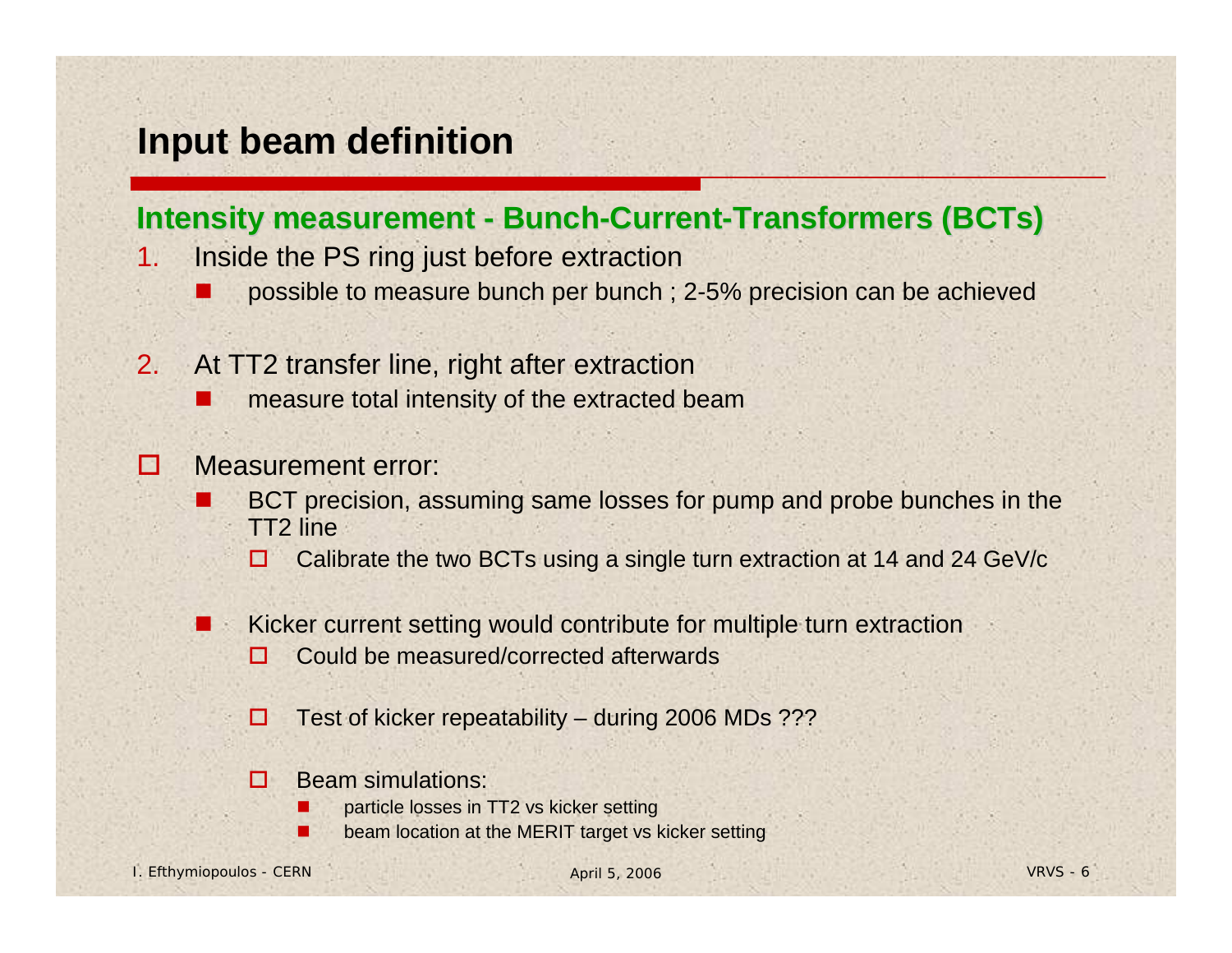## **Input beam definition**

#### **Beam spot and angle measurement**

- 1. Use beam profile monitors installed upstream of the experiment
	- m. Baseline: MTV screens
		- □ <1mm precision
			- L  $\blacksquare$  3 m distance  $\rightarrow$  160 micro-rad precision
		- $\Box$  Provide  $\{x,y\}$  location
		- $\Box$ Alignment: <0.3mm relative between target and MTVs (6 m)



 $\Box$ BPMs of LHC

#### **Longitudinal bunch shape Longitudinal bunch shape**

- п Measured online inside the PS ring
- п Gives also the number of particles out of bunch (<% effect)
- All measurement data can be fetched from the PS control system logs



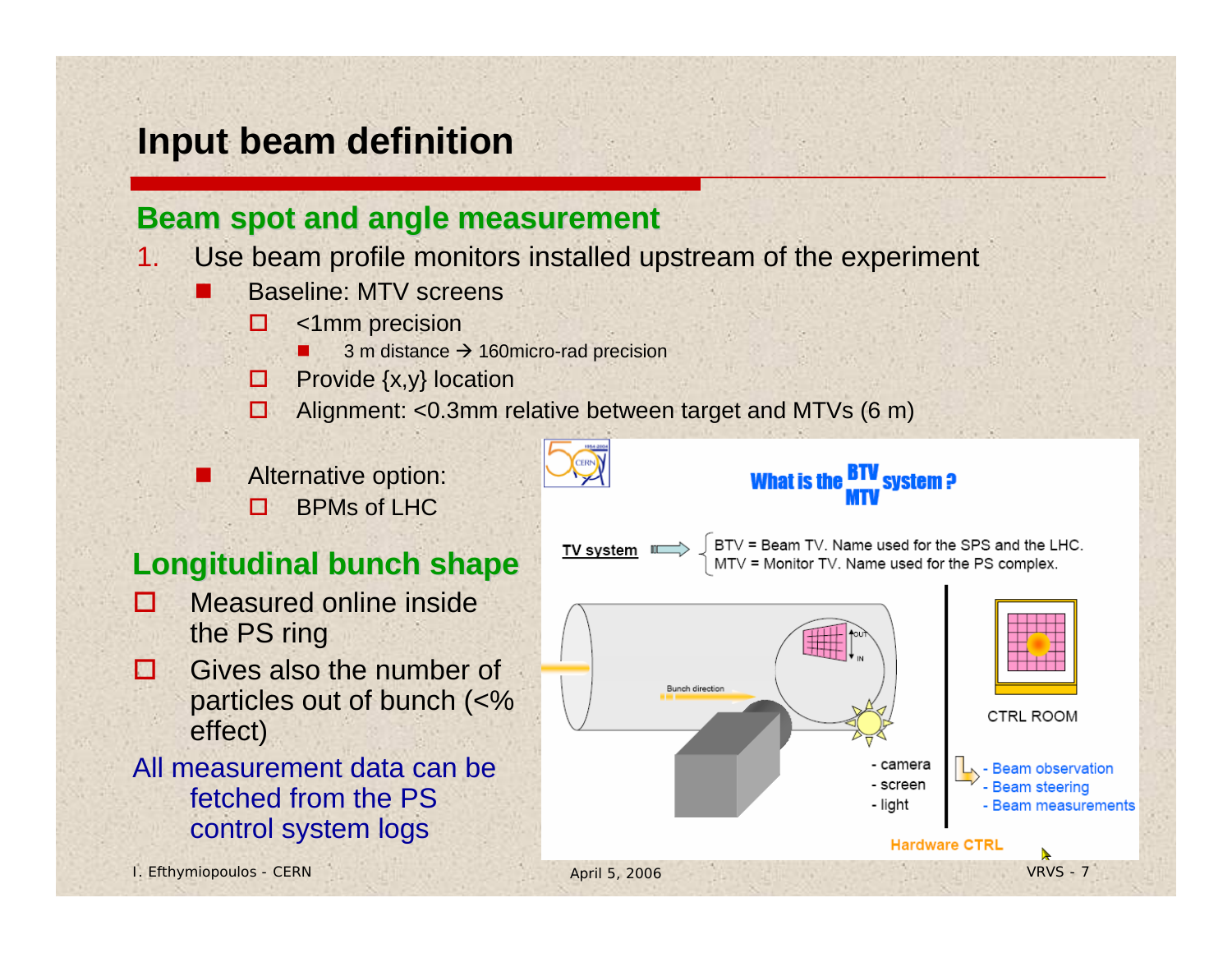### **Particle fluxes**

П MARS simulation results

◘ Detector locations:

- $\mathbb{R}^2$  . Then at large angle around Z=0 cm
- ш at large angle downstream
	- 0 Cherenkov signal of fast protons
	- $\Box$  Small detectors
		- П scintillators or silicon diodes
- × Behind the dump in straight line
	- п Muon detector (scintillator
- п Particle fluxes:
	- $\Box$  $\sim$ 10<sup>7</sup> particles/cm<sup>2</sup>/10<sup>12</sup>pot
	- $\Box$  $3\times3$  cm<sup>2</sup> detector
	- **T**



Fluxes of charged particle per pulse.  $3 \cdot 10^{13}$  proton in pulse. ■ → 10<sup>8</sup> particles /bunch *S.Striganov* – 18.10.2005

I. Efthymiopoulos - CERN April 5, 2006 VRVS - 8